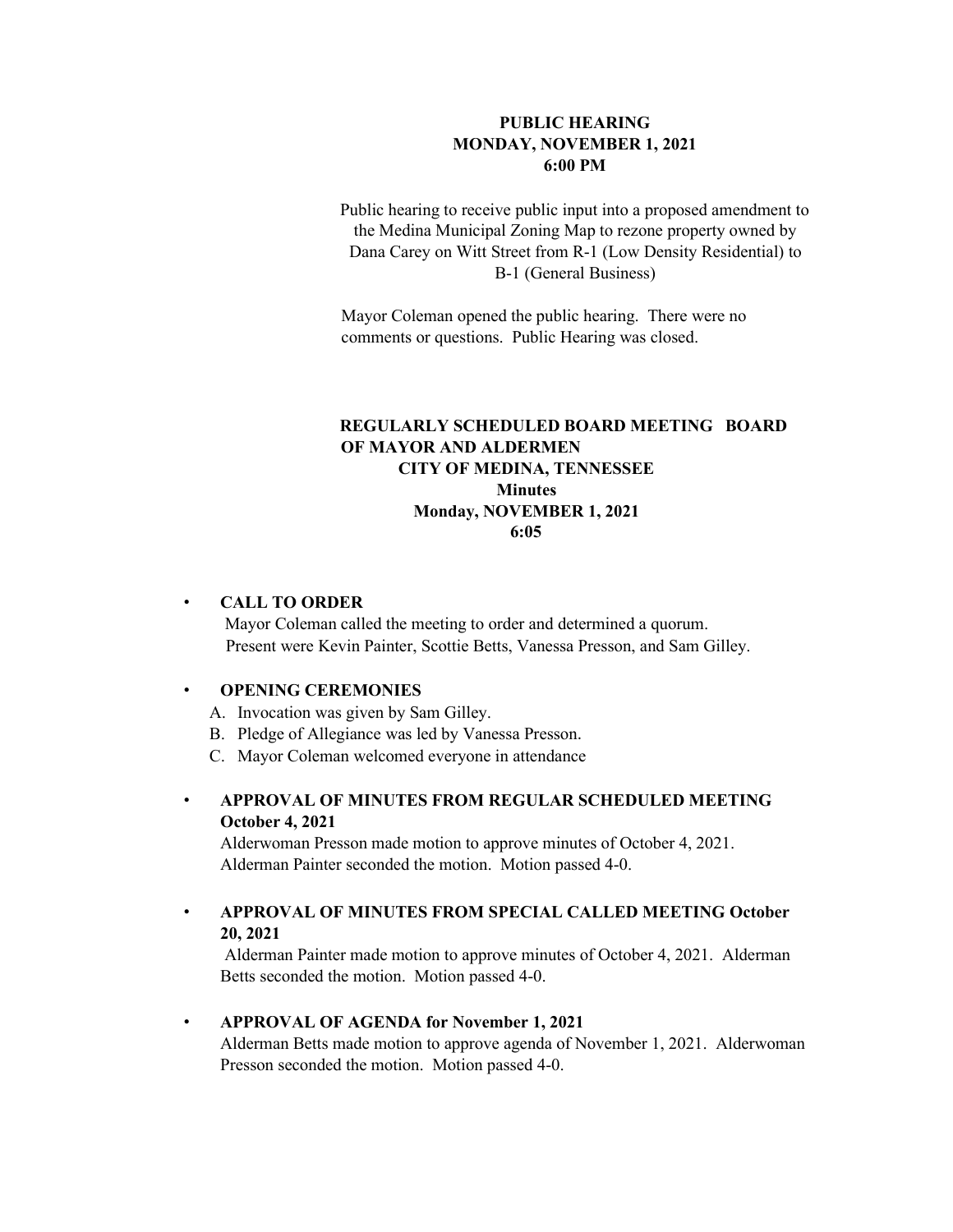#### • **REPORTS**

A. Parks and Recreation / Public Works-

Mike Hutcherson noted that fall sports will soon be over. He reviewed Parks and Recreation Commission recommendation for Travel Ball park use. He reported the Parks and Recreation truck was sold through GovDeals for \$4850.00 He reported that the small excavator will need some repairs and reported new employee, Joe Morgan, began employment today. He told board that the city has applied for grant for \$2000 to help support cost of installing cameras at the concession stand at Medina Community Park for cost of \$4850. Alderman Gilley made motion to approve Travel Ball fees to increase from \$120 to \$680 per season and keeping same rules that practice will only be allowed on Wednesday nights. Alderman Painter asked if \$680 is the total cost per team. Alderman Gilley confirmed the fee is \$680 with no additional per practice fee. After further discussion, Alderman Betts seconded the motion. Motion passed 4-0.

Mayor Coleman noted that the excavator will have to be fixed for continued use. Mike wanted to update board in case his repair budget goes over then the board would be notified of the unexpected repairs.

B. Fire Chief-

Jeff Rollins reported 18 calls for October. He noted the air pack bid recipient was Safe Industries. They went to schools on October 14 for fire prevention. He asked for repair cost approval of the Engine 453 in the amount of \$14,910. Alderman Painter made motion to approve \$14,910 for repairs for Engine 453. Alderman Betts seconded the motion. Motion passed 4-0.

C. Police Chief-

Chris Mathenia reported 639 camera citations, 288 calls for service, and 60 violations issued for the month of October.

D. Building Inspector-

Matt Brown reported 6 permits (1 pool) for the month of October. Harry Graves is going to build an office building next to animal grooming facility.

E. Recorder/Treasurer-Kim Gilley noted she has talked with auditors to ensure they will complete the audit prior to year-end so that no extension will have to be asked for.

#### • **CITIZENS INPUT**

No comments or concerms.

• **SECOND READING OF AN ORDINANCE TO REZONE A PROPERTY LOCATED ON WITT SREET (TAX MAP 176,PARCEL 3.01) AND OWNED BY DANA CAREY FROM R-1 (LOW DENSITY RESIDENTIAL) TO B-1 (GENERAL BUSINESS).**

Alderman Gilley made motion to approve rezoning of Witt Street. Alderwoman Presson seconded the motion. Motion passed 3-0. 1 abstain- Kevin Painter.

### • **BOARD MEMBERS AND MAYOR REPORTS AND CONCERNS**